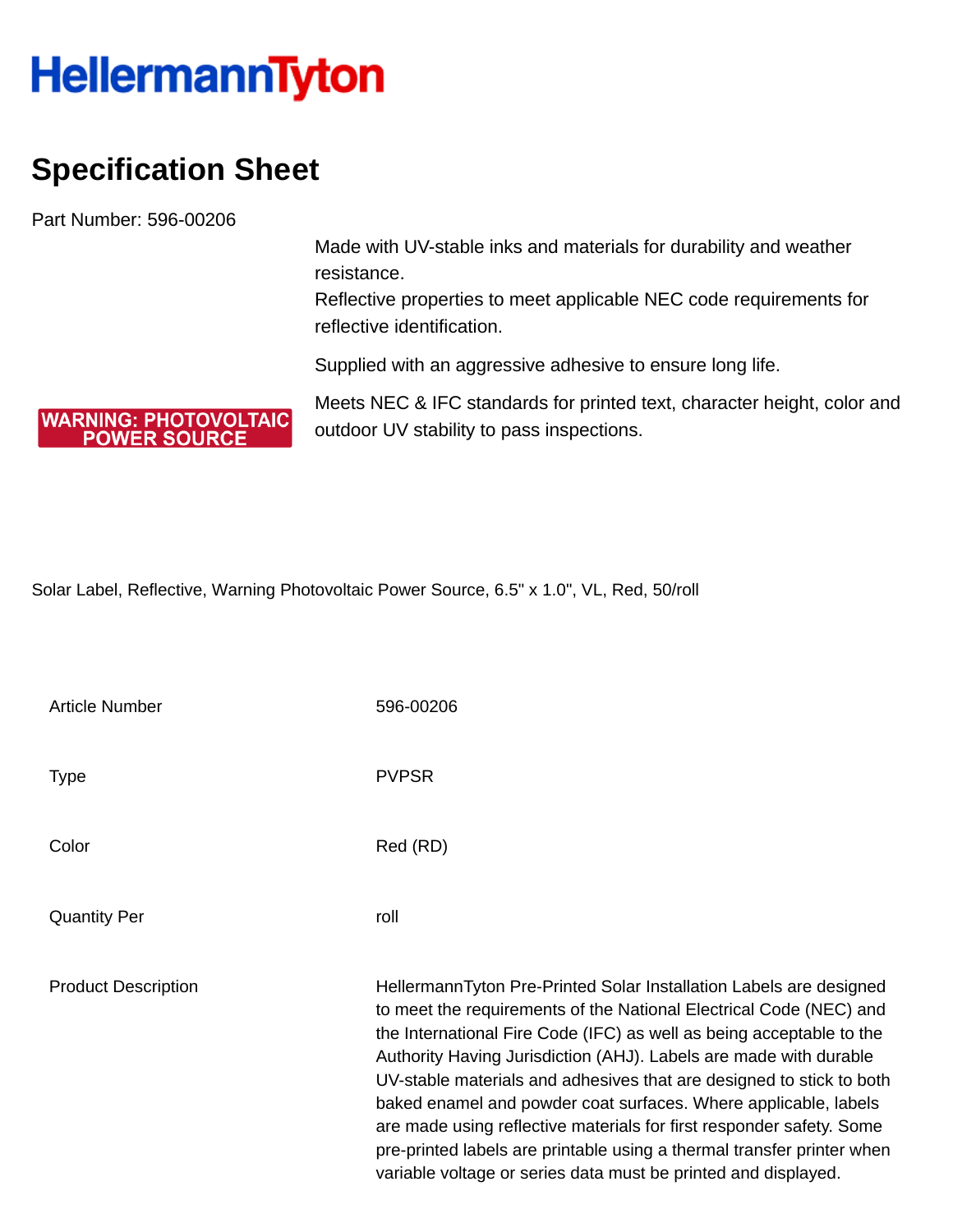| <b>Short Description</b>  | Solar Label, Reflective, Warning Photovoltaic Power Source, 6.5" x<br>1.0", VL, Red, 50/roll |
|---------------------------|----------------------------------------------------------------------------------------------|
| <b>Global Part Name</b>   | PVPSR-505/281-RD                                                                             |
| Local Order Number 2      | Cross Reference = 10 per pack: 596-00676                                                     |
| Width W (Imperial)        | 6.5                                                                                          |
| Width W (Metric)          | 165.1                                                                                        |
| Thickness T (Imperial)    | 0.0025                                                                                       |
| Thickness T (Metric)      | 64.0                                                                                         |
| Height H (Imperial)       | 1.0                                                                                          |
| Height H (Metric)         | 25.40                                                                                        |
| Width of Liner (Metric)   | 28.57                                                                                        |
| Width of Liner (Imperial) | 1.125                                                                                        |
| Material                  | Type 505/281, UV-stabilized reflective vinyl with clear polyester<br>laminate (505/281)      |
| <b>Material Shortcut</b>  | 505/281                                                                                      |